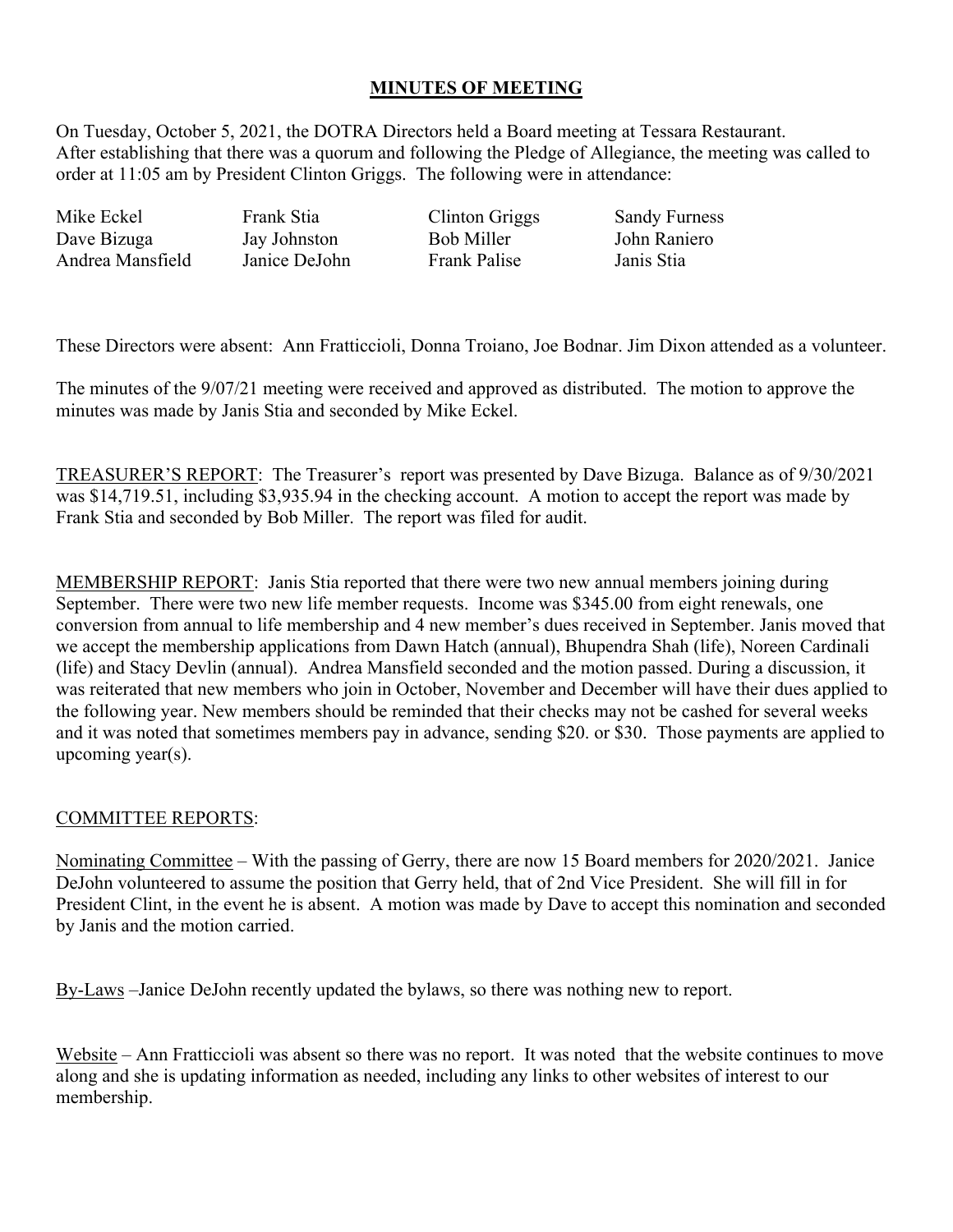Employee Memorial Committee – Janice DeJohn reported that there has not been a recent meeting of the EMC; DOTer Meg Frampton is keeping the committee going. Due to the pandemic, most EMC activities have been terminated, except for the Memorial Ceremony each September. After some discussion, Janice moved that DOTRA assume responsibility for the memorial area. The grounds are maintained by the DOT headquarters landscapers and Meg will be our liaison. We will continue to pursue a memorandum of understanding with a sign-off from the Commissioner, and DOTRA will maintain the established bank account and coordinate the annual Memorial Ceremony. Janice will prepare a new by-law. The motion was seconded by Andrea and the motion passed.

The annual Memorial Ceremony was held on Friday September 10 at 9:30 am in the DOT headquarters memorial area. It was well-attended and several past Commissioners and the current DOT Commissioner attended. This year, 2021, is the 20<sup>th</sup> anniversary of the attack on the World Trade Center, Shanksville, PA and the Pentagon.

At this time, it is planned that NJDOT employees will return to the office full time in mid October.

Historian – Mike Eckel has written an article for the November issue on the history of DOT maritime resources.

Chaplain – Jay Johnston, acting Chaplain until a permanent chaplain is found, reported that former DOT employees Gerry Sellner\*, Joan Maloney, James Gould, Seth Barton\*, and Joe Sentak have recently passed away. The November issue of DOTLine will contain a full list of DOT employees, retired and current, who died during 2021. Frank Palise volunteered to assume the responsibilities of Chaplain once again. \* denotes DOTRA member.

Audit – The Audit Committee has completed its work for this year. Nothing to report until Spring 2022.

## SOCIAL ACTIVITIES

Fall Picnic— The picnic was held at Rosedale Park on Wednesday, September 8. Twenty-nine people attended. The day was beautiful and everyone had a lovely time catching up with former workmates. The leftover desserts and soft drinks were given to the Hun School cross-country team which was running nearby. They were consumed happily! The picnic was a BYOFood event and DOTRA purchased the beverages at a cost of \$48.32 and desserts were donated by several attendees to share.

Holiday Luncheon-- Janis Stia re-confirmed our reservation for December 8<sup>th</sup> for our annual luncheon at Mercer Oaks. A flyer with full details will be included in the November DOTLine. All plans are subject to change due to any new COVID restrictions. According to Mercer Oaks, the cost is up \$1.00 and we must guarantee 50 attendees  $(a)$  \$33. Ann will send out an e-mail blast and/or a post on FaceBook to get a rough headcount. If we are a few shy of the 50, DOTRA will cover the cost, rather than cancel the event. A general, anecdotal discussion of COVID 19 experiences took place. Cost will be \$38.00 to each attendee. Final date for reservation is TBD.

Happy Hour—Happy Hour at Mastoris Diner VIBE lounge has resumed and all members are encouraged to attend at 5 PM on the fourth Thursday of each month. There are reduced priced drinks and a free food buffet. Next Happy Hour is Thursday October 28.

TRIPS—No trips are being planned currently.